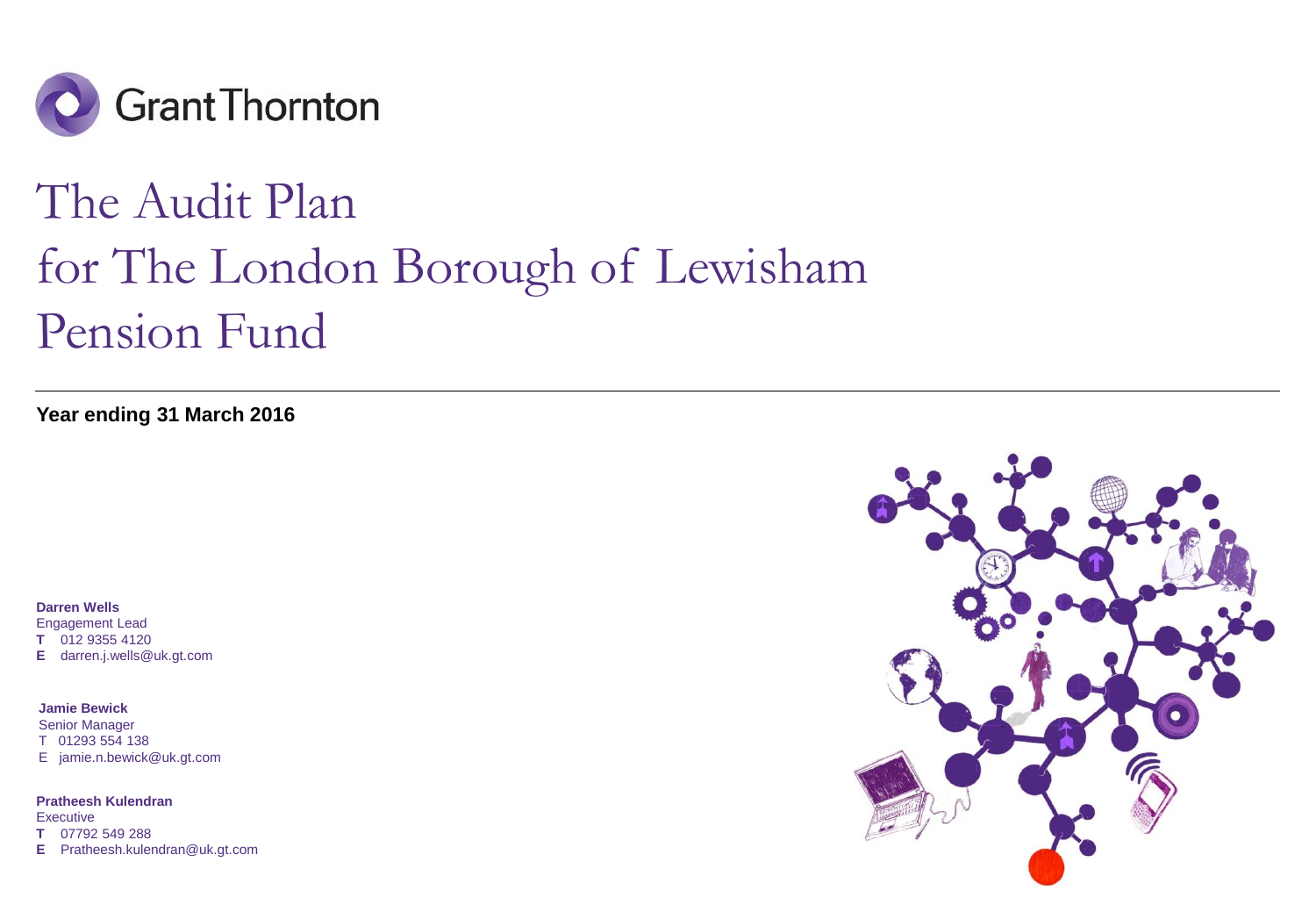The contents of this report relate only to the matters which have come to our attention, which we believe need to be reported to you as part of our audit process. It is not a comprehensive record of all the relevant matters, which may be subject to change, and in particular we cannot be held responsible to you for reporting all of the risks which may affect the Pension Fund or any weaknesses in your internal controls. This report has been prepared solely for your benefit and should not be quoted in whole or in part without our prior written consent. We do not accept any responsibility for any loss occasioned to any third party acting, or refraining from acting on the basis of the content of this report, as this report was not prepared for, nor intended for, any other purpose.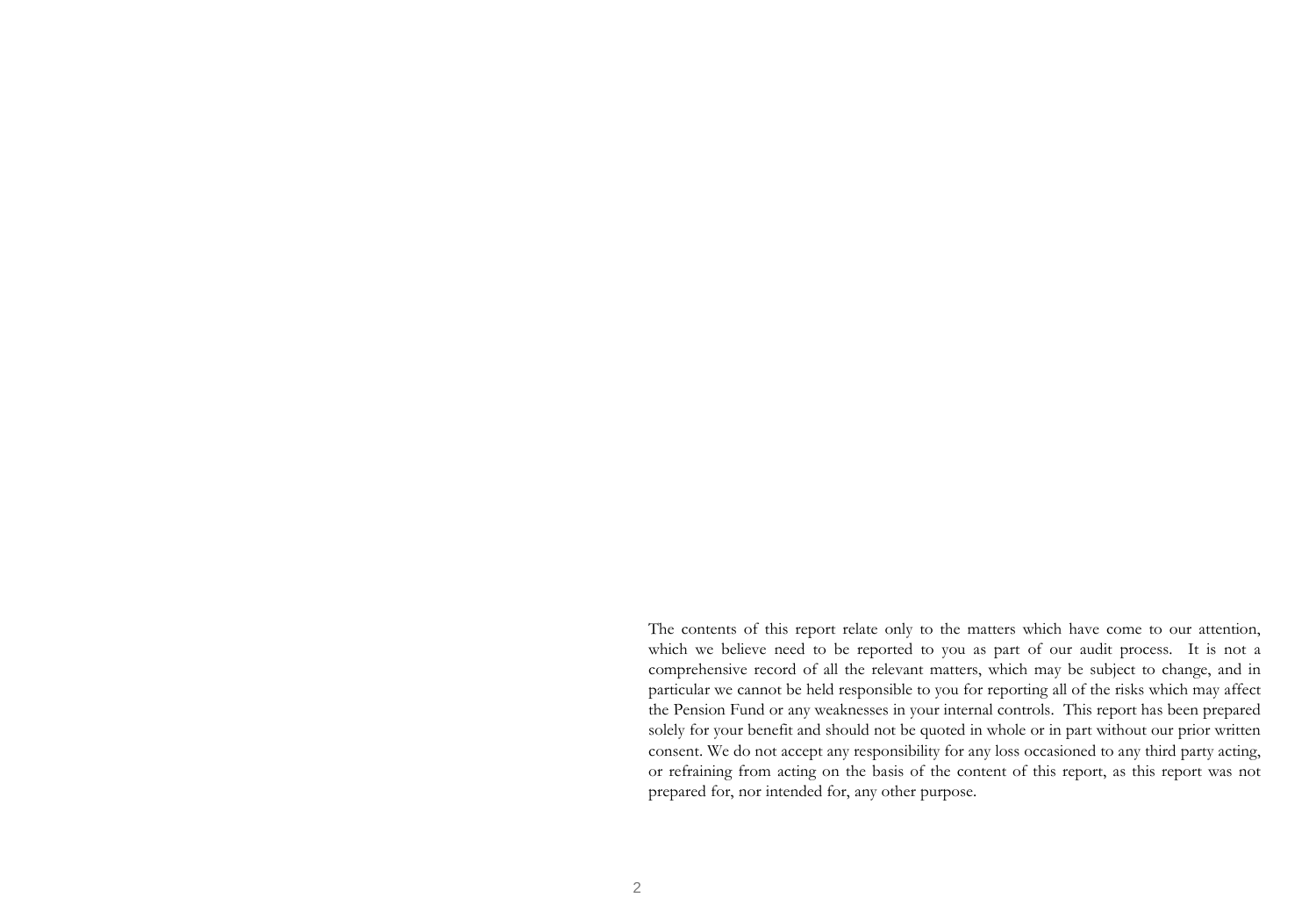

April 2016 London Borough of Lewisham Pension Fund Town Hall Catford London SE6 4RU

Dear Members of the Audit Panel

### Audit Plan for London Borough of Lewisham Pension Fund for the year ending 31 March 2016

This Audit Plan sets out for the benefit of the Audit Panel (as those charged with governance), an overview of the planned scope and timing of the audit, as required by International Standard on Auditing (UK & Ireland) 260. This document is to help you understand the consequences of our work, discuss issues of risk and the concept of materiality with us, and identify any areas where you may request us to undertake additional procedures. It also helps us gain a better understanding of the Pension Fund and your environment. The contents of the Plan have been discussed with management.

We are required to perform our audit in line with the Local Audit and Accountability Act 2014 and in accordance with the Code of Practice issued by the National Audit Office (NAO) on behalf of the Comptroller and Auditor General in April 2015.

Our responsibilities under the Code are to:

- give an opinion on the Fund's financial statements
- give an opinion on the Pension Fund Annual Report.

As auditors we are responsible for performing the audit, in accordance with International Standards on Auditing (UK & Ireland), which is directed towards forming and expressing an opinion on the financial statements that have been prepared by management with the oversight of those charged with governance. The audit of the financial statements does not relieve management or those charged with governance of their responsibilities for the preparation of the financial statements.

Yours sincerely

### Darren Wells Engagement Lead

#### **Chartered Accountants**

Grant Thornton UK LLP is a limited liability partnership registered in England and Wales: No.OC307742. Registered office:Grant Thornton House, Melton Street, Euston Square, London NW1 2EP. A list of members is available from our registered office.Grant Thornton UK LLP is authorised and regulated by the Financial Conduct Authority. Grant Thornton UK LLP is a member firm of Grant Thornton International Ltd (GTIL). GTIL and the member firms are not a worldwide partnership. Services are delivered by the member firms. GTIL and its member firms are not agents of, and do not obligate, one another and are not liable for one another's acts or omissions.Please see grant-thornton.co.uk for further details.

Grant Thornton UK LLP The Explorer Building Fleming Way **Crawley** West Sussex RH10 9GT

www.grant-thornton.co.uk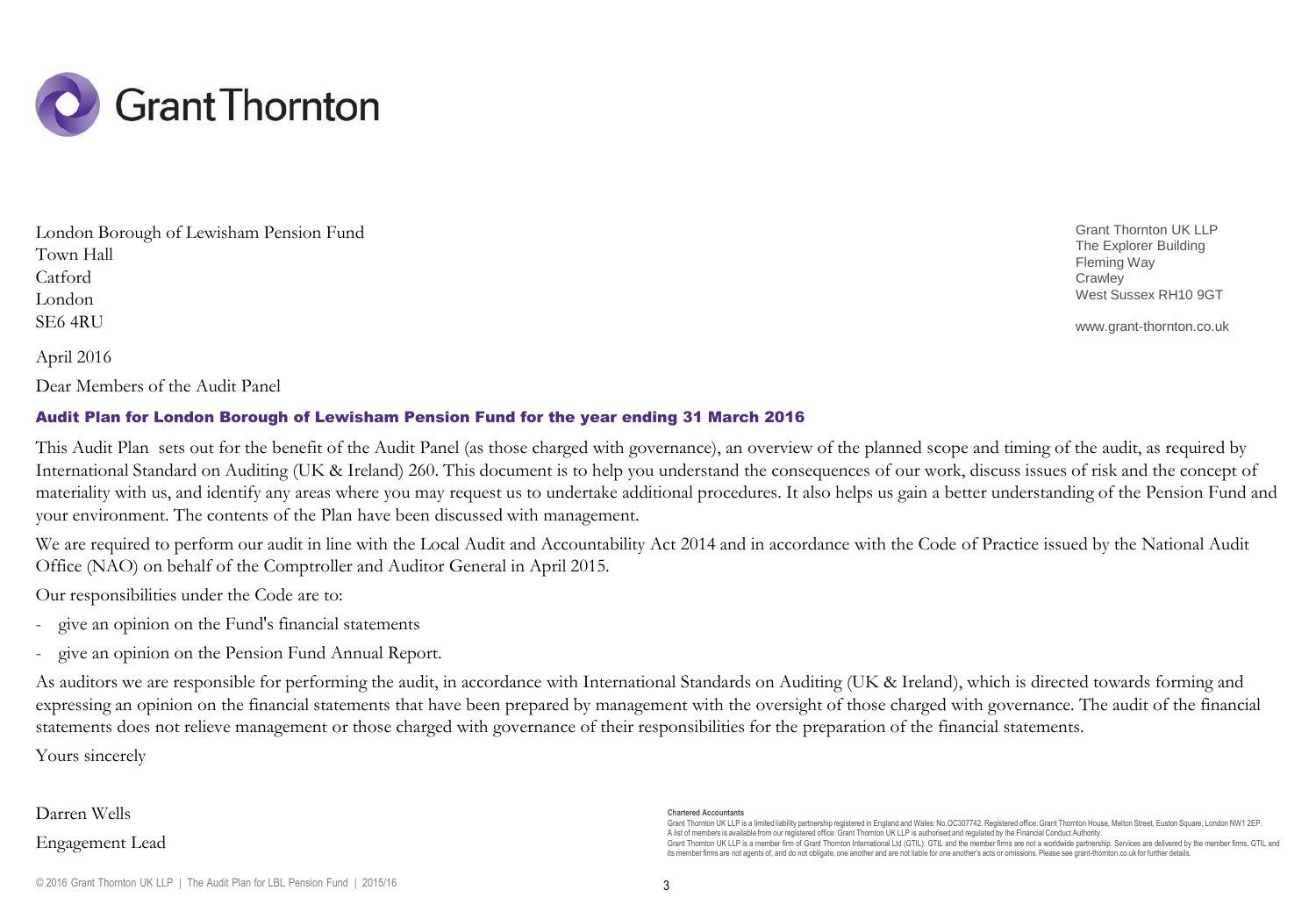### Contents

#### Section

| Understanding your business                                       | 5  |
|-------------------------------------------------------------------|----|
| Developments and other requirements relevant to the audit         | 6  |
| Our audit approach                                                | 7  |
| Significant risks identified                                      | 9  |
| Other risks identified                                            | 10 |
| Key dates                                                         | 13 |
| Fees and independence                                             | 14 |
| Communication of audit matters with those charged with governance | 15 |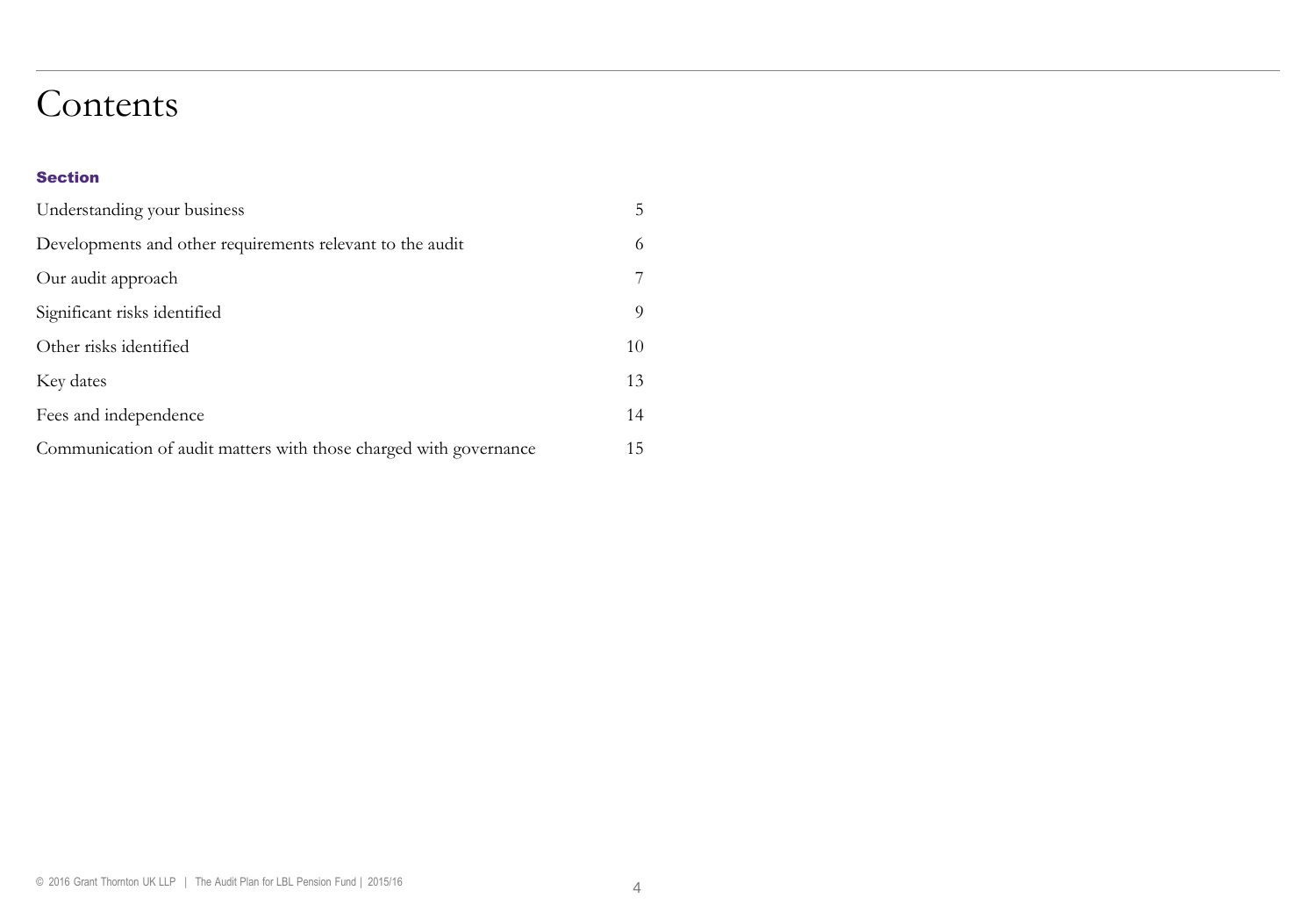## Understanding your business

In planning our audit we need to understand the challenges and opportunities the Pension Fund is facing. We set out a summary of our understanding below.

| <b>Challenges/opportunities</b>                                                                                                                                                                                                                                                                                                                                                                                                                                                                                                                                                                           |                                                                                                                                                                                                                                                                                                                                                                                                                                                           |                                                                                                                                                                                                                                                                                                                                                                                                                                   |                                                                                                                                                                                                                                                                                                                                                                        |                                                                                                                                                                                                                                                                           |
|-----------------------------------------------------------------------------------------------------------------------------------------------------------------------------------------------------------------------------------------------------------------------------------------------------------------------------------------------------------------------------------------------------------------------------------------------------------------------------------------------------------------------------------------------------------------------------------------------------------|-----------------------------------------------------------------------------------------------------------------------------------------------------------------------------------------------------------------------------------------------------------------------------------------------------------------------------------------------------------------------------------------------------------------------------------------------------------|-----------------------------------------------------------------------------------------------------------------------------------------------------------------------------------------------------------------------------------------------------------------------------------------------------------------------------------------------------------------------------------------------------------------------------------|------------------------------------------------------------------------------------------------------------------------------------------------------------------------------------------------------------------------------------------------------------------------------------------------------------------------------------------------------------------------|---------------------------------------------------------------------------------------------------------------------------------------------------------------------------------------------------------------------------------------------------------------------------|
| <b>Pooling of Investments</b><br>As part of the summer budget<br>2015 the government has invited<br>LGPS administering authorities to<br>submit proposals for investing<br>their assets through pools of at<br>least £25 billion, with the intention<br>of reducing investment<br>management costs and<br>potentially improving returns.<br>The government anticipates that<br>this will improve both capacity and<br>capability to invest in large scale<br>infrastructure projects.<br>Initial proposals are to be<br>submitted to DCLG by mid<br>February, with final plans agreed<br>by 15 July 2016. | 2. Changes to the investment<br>regulations<br>In November 2015 DCLG<br>$\bullet$<br>published draft proposals in<br>relation to the investment<br>regulations governing LGPS<br>funds.<br>The proposals seek to remove<br>some of the existing<br>prescribed means of securing<br>a diversified investment<br>strategy and instead give<br>funds greater responsibility to<br>determine the balance of their<br>investments and take account<br>of risk. | 3. Governance arrangements<br>Local pension boards have<br>been in place since April 2015,<br>and were introduced to assist<br>with compliance and effective<br>governance and administration<br>of the scheme.<br>There remains a continued focus<br>on the affordability, cost and<br>management of the scheme, and<br>as such it remains critical that<br>appropriate governance<br>arrangements are in place for<br>the fund. | 4. Local Government Outsourcing<br>As many councils look to<br>outsourcing and the set up of<br>external companies as a more cost<br>effective way to provide services,<br>the impact on the LGPS fund<br>needs to be considered.<br>Funds need to carefully consider<br>requests for admission to the<br>scheme and where possible<br>mitigate any risks to the fund. | 5. Earlier closedown of accounts<br>• The Accounts and Audit<br>Regulations 2015 require funds to<br>bring forward the approval of draft<br>accounts and the audit of financial<br>statements to the 31 May and 31<br>July respectively by the 2017/18<br>financial year. |
|                                                                                                                                                                                                                                                                                                                                                                                                                                                                                                                                                                                                           |                                                                                                                                                                                                                                                                                                                                                                                                                                                           |                                                                                                                                                                                                                                                                                                                                                                                                                                   |                                                                                                                                                                                                                                                                                                                                                                        |                                                                                                                                                                                                                                                                           |
|                                                                                                                                                                                                                                                                                                                                                                                                                                                                                                                                                                                                           |                                                                                                                                                                                                                                                                                                                                                                                                                                                           | <b>Our response</b>                                                                                                                                                                                                                                                                                                                                                                                                               |                                                                                                                                                                                                                                                                                                                                                                        |                                                                                                                                                                                                                                                                           |
| We will continue to discuss with<br>officers their plans for asset<br>pooling and the implications that<br>this will have on both the<br>investment policy and governance<br>arrangements of the fund.                                                                                                                                                                                                                                                                                                                                                                                                    | We will discuss with officers<br>their plans to respond to these<br>changes and consider the<br>impact on the fund's<br>investment strategy and its risk<br>management approach to<br>investments.                                                                                                                                                                                                                                                        | We will continue our on-going<br>dialogue with officers around<br>their governance arrangements,<br>particularly in light of any<br>proposals for pooling<br>investments.                                                                                                                                                                                                                                                         | Through our regular liaison with<br>officers we will consider the<br>financial impact of any significant<br>changes in admitted bodies.                                                                                                                                                                                                                                | • We will work with you to identify<br>areas of your accounts production<br>where you can learn from good<br>practice in others.<br>• We aim to complete all substantive<br>work in our audit of your financial<br>statements by early July 2016 as<br>a 'dry run'        |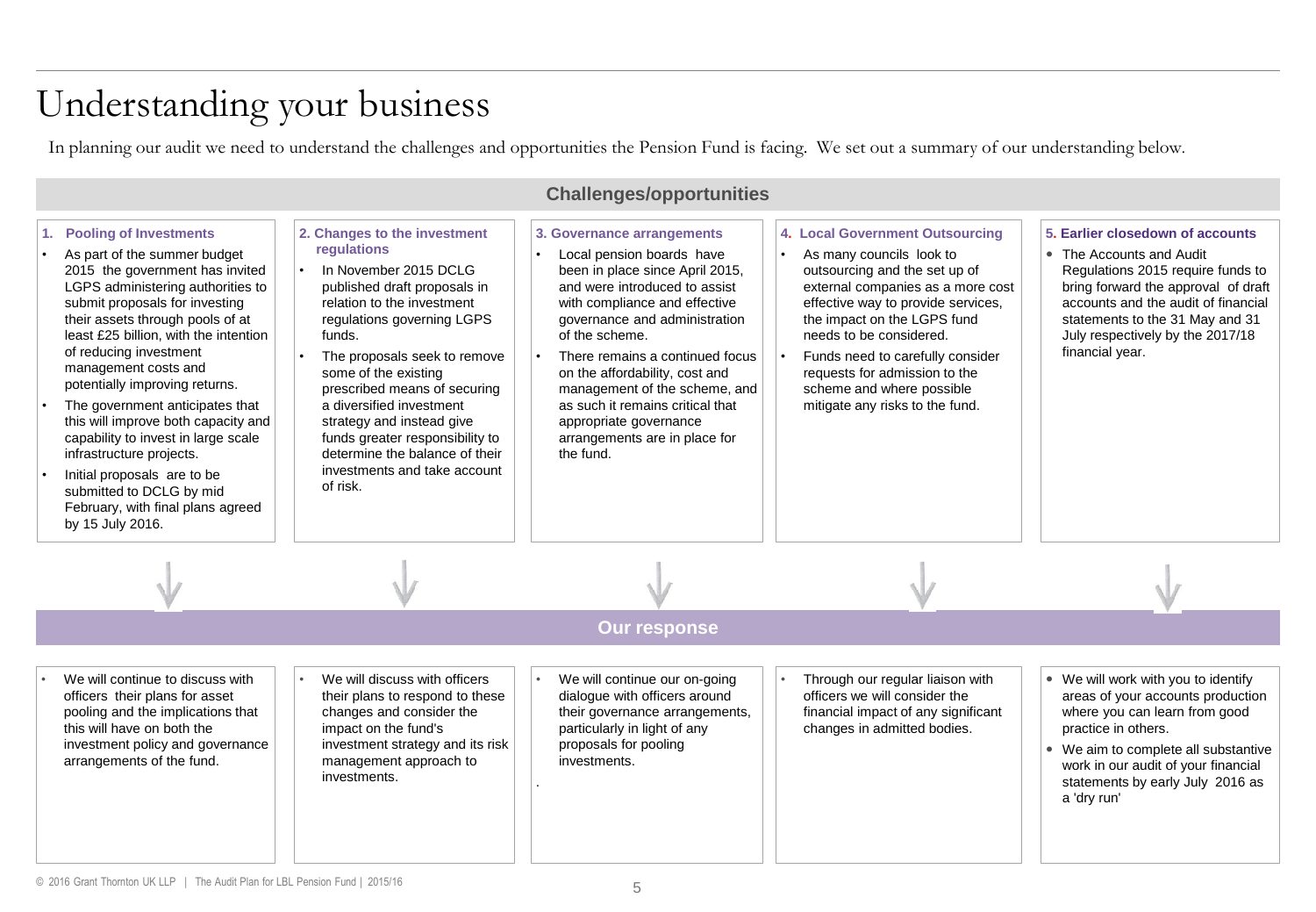### Developments and other requirements relevant to your audit

In planning our audit we also consider the impact of key developments in the sector and take account of national audit requirements as set out in the Code of Audit Practice and associated guidance.

| Developments and other requirements                                                                                                                                                                                                                                                                                                                                                                      |                                                                                                                                                                                                                                                                                                                                     |                                                                                                                                                                                                                                                                                                                                                                                                                                                                                                                                               |                                                                                                                                                                                                                                                                                                                                                                                                                                                                                                                                                              |
|----------------------------------------------------------------------------------------------------------------------------------------------------------------------------------------------------------------------------------------------------------------------------------------------------------------------------------------------------------------------------------------------------------|-------------------------------------------------------------------------------------------------------------------------------------------------------------------------------------------------------------------------------------------------------------------------------------------------------------------------------------|-----------------------------------------------------------------------------------------------------------------------------------------------------------------------------------------------------------------------------------------------------------------------------------------------------------------------------------------------------------------------------------------------------------------------------------------------------------------------------------------------------------------------------------------------|--------------------------------------------------------------------------------------------------------------------------------------------------------------------------------------------------------------------------------------------------------------------------------------------------------------------------------------------------------------------------------------------------------------------------------------------------------------------------------------------------------------------------------------------------------------|
| <b>Financial Pressures</b><br>1 <sup>1</sup><br>Pension funds are increasingly<br>disinvesting from investment assets to<br>fund cash flow demands on benefit and<br>leaver payments that are not covered by<br>contributions and investment income.<br>Pension fund investment strategies<br>need to be able to respond to these<br>demands as well as the changing nature<br>of the investment markets | 2. Financial Reporting<br>There are no significant changes to<br>the Pension Fund financial reporting<br>framework as set out in the CIPFA<br>Code of Practice for Local Authority<br>Accounting (the Code) for the year<br>ending 31 March 2016, however the<br>Pension Fund needs to ensure on<br>going compliance with the Code. | 3. LGPS 2014<br>Funds have implemented the requirements of<br>LGPS 2014 and moved to a career average<br>scheme.<br>This will continue to increase the complexity<br>of the benefit calculations and the<br>arrangements needed to ensure the correct<br>payment of contributions.<br>In addition, this places greater emphasis on<br>the employer providing detailed information<br>to the scheme administrator, while also<br>requiring the scheme to have enhanced<br>information systems In place to maintain and<br>report on this data. | 4. Accounting for Fund management costs<br>There continues to be a spotlight on the<br>costs of managing the LGPS, and in<br>particular investment management costs.<br>Last year CIPFA produced guidance aimed at<br>improving the transparency of management<br>cost data and suggested that funds should<br>include in the notes to the accounts a<br>breakdown of management costs across the<br>areas of investment management expenses,<br>administration expenses and oversight and<br>governance costs.<br>This quidance is currently being updated. |
|                                                                                                                                                                                                                                                                                                                                                                                                          |                                                                                                                                                                                                                                                                                                                                     |                                                                                                                                                                                                                                                                                                                                                                                                                                                                                                                                               |                                                                                                                                                                                                                                                                                                                                                                                                                                                                                                                                                              |
|                                                                                                                                                                                                                                                                                                                                                                                                          |                                                                                                                                                                                                                                                                                                                                     | <b>Our response</b>                                                                                                                                                                                                                                                                                                                                                                                                                                                                                                                           |                                                                                                                                                                                                                                                                                                                                                                                                                                                                                                                                                              |
| • We will consider the impact of changes<br>on the nature of investments held by the<br>Pension Fund and adjust our testing<br>strategy as appropriate.                                                                                                                                                                                                                                                  | • We will ensure that the Pension Fund<br>financial statements comply with the<br>requirements of the Code through our<br>substantive testing.                                                                                                                                                                                      | We will continue to review the arrangements<br>that the fund has in place for the quality of its'<br>membership data.                                                                                                                                                                                                                                                                                                                                                                                                                         | We will continue to discuss with officers their<br>plans for increasing the level of transparency<br>associated with the costs of managing the<br>fund.                                                                                                                                                                                                                                                                                                                                                                                                      |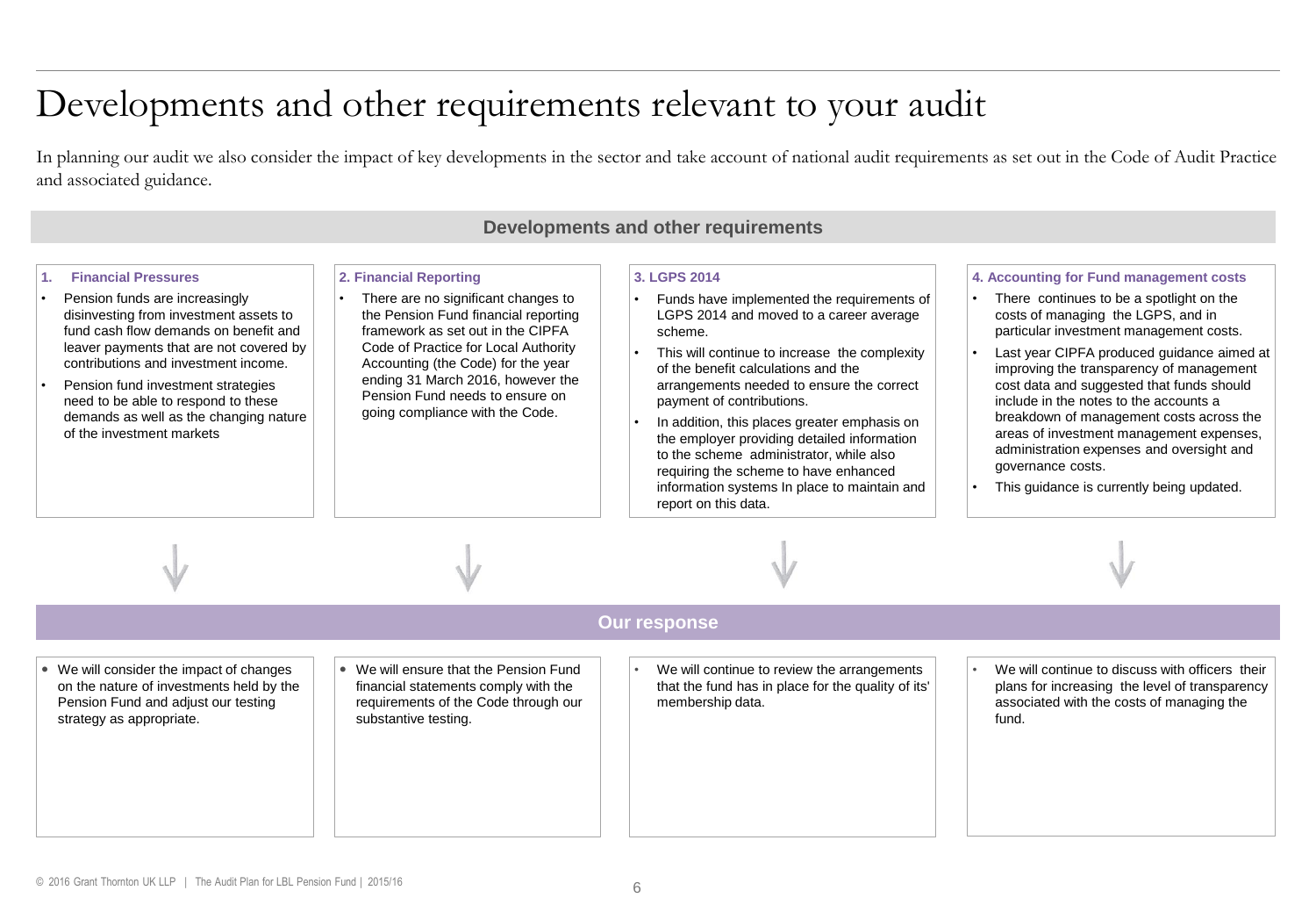# Our audit approach



#### **Global audit technology Ensures compliance with International Standards on Auditing (ISAs)**



© 2016 Grant Thornton UK LLP | The Audit Plan for LBL Pension Fund | 2015/16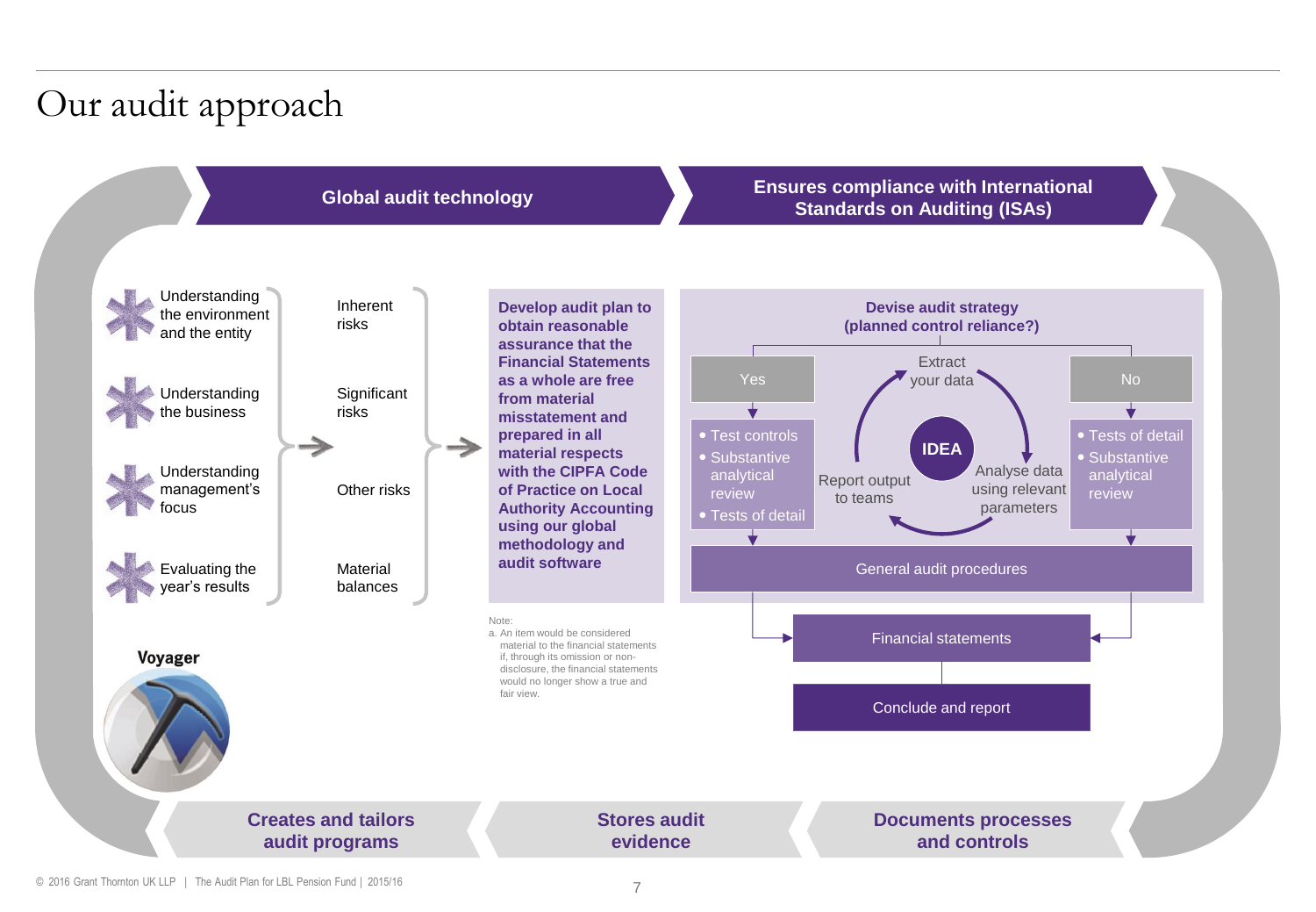## **Materiality**

In performing our audit, we apply the concept of materiality, following the requirements of International Standard on Auditing (UK & Ireland) (ISA) 320: Materiality in planning and performing an audit.

The standard states that 'misstatements, including omissions, are considered to be material if they, individually or in the aggregate, could reasonably be expected to influence the economic decisions of users taken on the basis of the financial statements'.

As is usual in pension schemes, we have determined materiality for the statements as a whole as a proportion of net assets for the fund. For purposes of planning the audit we have determined overall materiality to be £10,426k (being 1% of net assets). We will consider whether this level is appropriate during the course of the audit and will advise you if we revise this.

Under ISA 450, auditors also set an amount below which misstatements would be clearly trivial and would not need to be accumulated or reported to those charged with governance because we would not expect that the accumulation of such amounts would have a material effect on the financial statements. "Trivial" matters are clearly inconsequential, whether taken individually or in aggregate and whether judged by any criteria of size, nature or circumstances. We have defined the amount below which misstatements would be clearly trivial to be  $\sqrt{521}$ k.

ISA 320 also requires auditors to determine separate, lower, materiality levels where there are 'particular classes of transactions, account balances or disclosures for which misstatements of lesser amounts than materiality for the financial statements as a whole could reasonably be expected to influence the economic decisions of users'.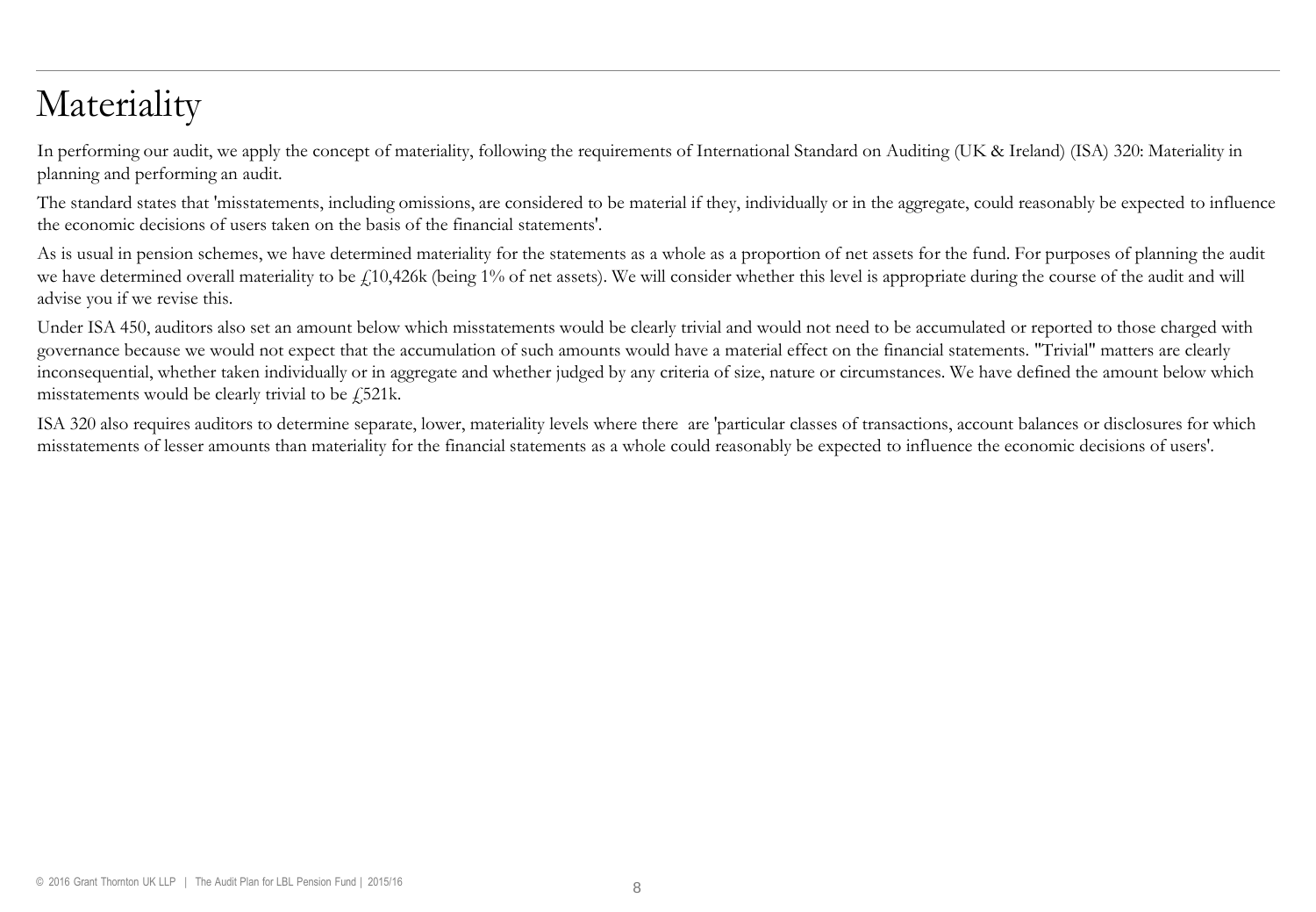# Significant risks identified

"Significant risks often relate to significant non-routine transactions and judgmental matters. Non-routine transactions are transactions that are unusual, either due to size or nature, and that therefore occur infrequently. Judgmental matters may include the development of accounting estimates for which there is significant measurement uncertainty" (ISA 315). In this section we outline the significant risks of material misstatement which we have identified. There are two presumed significant risks which are applicable to all audits under auditing standards (International Standards on Auditing - ISAs) which are listed below:

| <b>Significant risk</b>                               | <b>Description</b>                                                                                                                                                                                                                                          | <b>Substantive audit procedures</b>                                                                                                                                                                                                                                                                                                                                                                                                                                                                                                                                                                                                                                                 |
|-------------------------------------------------------|-------------------------------------------------------------------------------------------------------------------------------------------------------------------------------------------------------------------------------------------------------------|-------------------------------------------------------------------------------------------------------------------------------------------------------------------------------------------------------------------------------------------------------------------------------------------------------------------------------------------------------------------------------------------------------------------------------------------------------------------------------------------------------------------------------------------------------------------------------------------------------------------------------------------------------------------------------------|
| The revenue cycle includes<br>fraudulent transactions | Under ISA 240 there is a presumed risk that revenue<br>may be misstated due to the improper recognition of<br>revenue.                                                                                                                                      | Having considered the risk factors set out in ISA240 and the nature of the revenue<br>streams for the Pension Fund, we have determined that the risk of fraud arising from<br>revenue recognition can be rebutted, because:                                                                                                                                                                                                                                                                                                                                                                                                                                                         |
|                                                       | This presumption can be rebutted if the auditor<br>concludes that there is no risk of material misstatement<br>due to fraud relating to revenue recognition.                                                                                                | there is little incentive to manipulate revenue recognition<br>opportunities to manipulate revenue recognition are very limited<br>the culture and ethical frameworks of local authorities, including Lewisham Council<br>as the administering authority, mean that all forms of fraud are seen as<br>unacceptable.                                                                                                                                                                                                                                                                                                                                                                 |
| Management over-ride of controls                      | Under ISA 240 it is presumed that the risk of<br>management over-ride of controls is present in all<br>entities.                                                                                                                                            | <b>Work completed to date:</b><br>Review of accounting estimates, judgments and decisions made by management<br>$\bullet$<br>Testing of journal entries<br><b>Further work planned:</b><br>Review of accounting estimates, judgments and decisions made by management<br>Review of unusual significant transactions                                                                                                                                                                                                                                                                                                                                                                 |
| Level 3 Investments - Valuation is<br>incorrect       | Under ISA 315 significant risks often relate to<br>significant non-routine transactions and judgemental<br>matters. Level 3 investments by their very nature<br>require a significant degree of judgement to reach an<br>appropriate valuation at year end. | <b>Work completed to date:</b><br>• We have performed walkthrough tests of the controls identified in the cycle.<br><b>Further work planned:</b><br>• For a sample of investments, test valuations by obtaining and reviewing the audited<br>accounts at latest date for individual investments and agreeing these to the fund<br>manager reports at that date. Reconciliation of those values to the values at 31 <sup>st</sup><br>March with reference to known movements in the intervening period.<br>To review the nature and basis of estimated values and consider what assurance<br>management has over the year end valuations provided for these types of<br>investments. |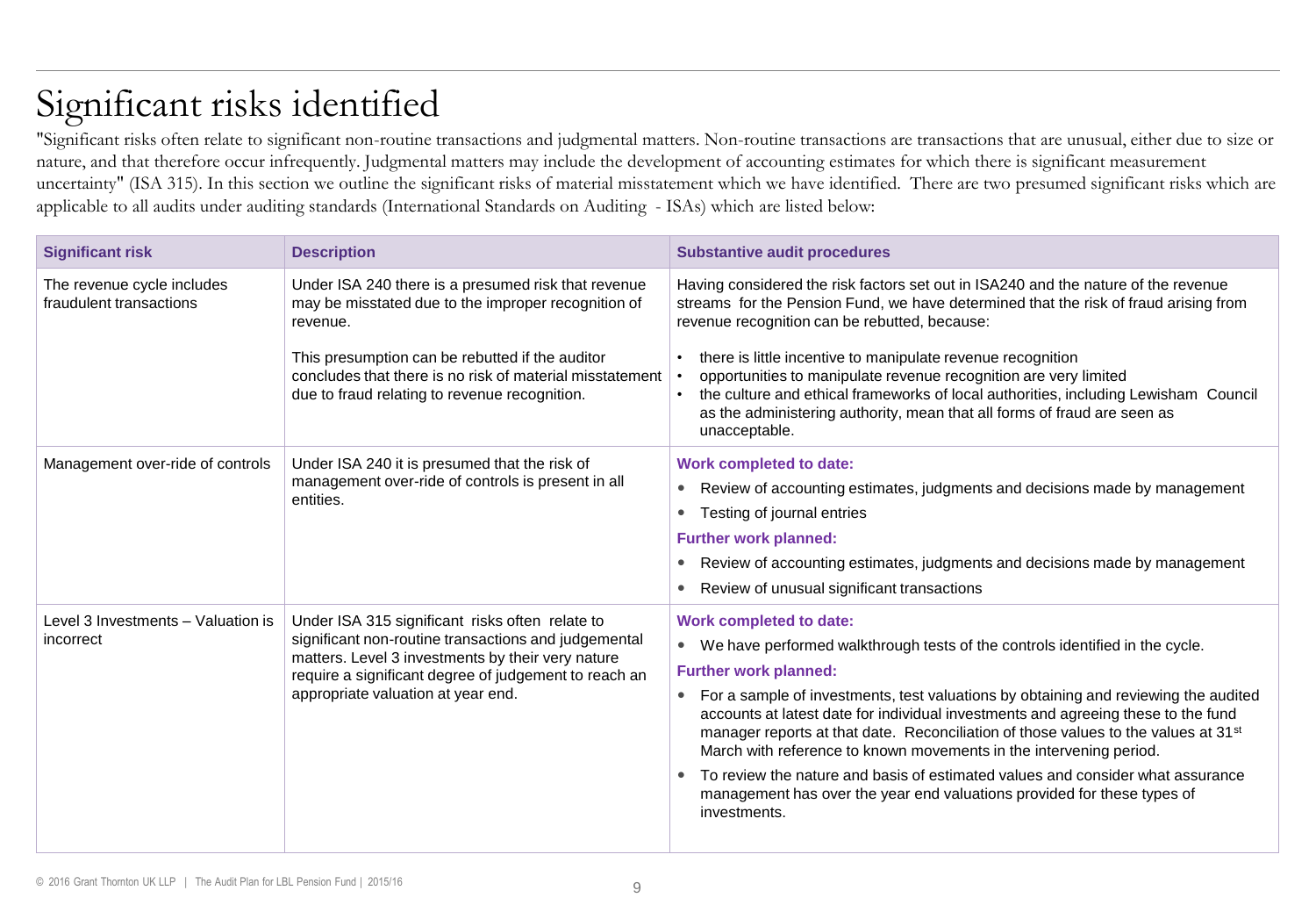# Other risks identified

"The auditor should evaluate the design and determine the implementation of the entity's controls, including relevant control activities, over those risks for which, in the auditor's judgment, it is not possible or practicable to reduce the risks of material misstatement at the assertion level to an acceptably low level with audit evidence obtained only from substantive procedures"(ISA (UK & Ireland) 315).

In this section we outline the other risks of material misstatement which we have identified as a result of our planning.

| <b>Other risks</b>                         | <b>Description</b>                               | <b>Audit approach</b>                                                                                                                                                                                                                                                                                                                                                                                                                         |
|--------------------------------------------|--------------------------------------------------|-----------------------------------------------------------------------------------------------------------------------------------------------------------------------------------------------------------------------------------------------------------------------------------------------------------------------------------------------------------------------------------------------------------------------------------------------|
| Investment values - Level 2<br>investments | Valuation is incorrect. (Valuation net)          | <b>Work completed to date:</b><br>Walkthrough tests of controls on investments<br>$\bullet$<br><b>Further work planned:</b><br>We will review the reconciliation of information provided by the fund managers, the<br>$\bullet$<br>custodian and the Pension Fund's own records and seek explanations for variances                                                                                                                           |
| Investment purchases and<br>sales          | Investment activity not valid. (Valuation Gross) | <b>Work completed to date:</b><br>Walkthrough tests of controls on investments<br><b>Work planned:</b><br>We will review the reconciliation of information provided by the fund managers, the<br>custodian and the Pension Fund's own records and seek explanations for variances                                                                                                                                                             |
| Contributions                              | Recorded contributions not correct (Occurrence)  | <b>Work completed to date:</b><br>Walkthrough tests of controls on investments<br><b>Further work planned:</b><br>Test a sample of contributions to source data to gain assurance over their accuracy<br>$\bullet$<br>and occurrence.<br>Rationalise contributions received with reference to changes in member body payrolls<br>and numbers of contributing pensioners to ensure that any unexpected trends are<br>satisfactorily explained. |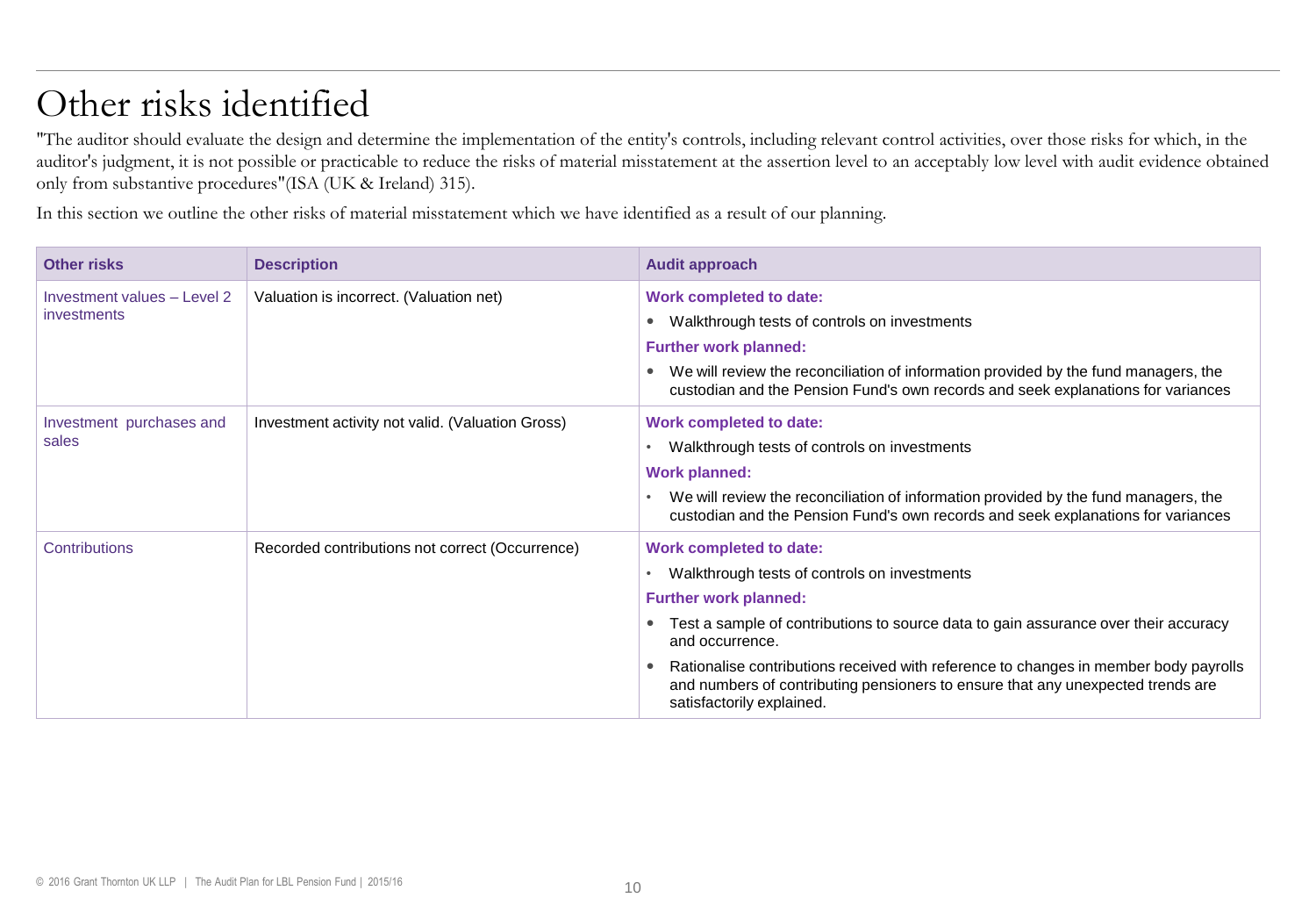## Other risks identified (continued)

| Other risks        | <b>Description</b>                                                                                      | <b>Audit approach</b>                                                                                                                                                                                                                                                                                                                                                                                                                                                         |
|--------------------|---------------------------------------------------------------------------------------------------------|-------------------------------------------------------------------------------------------------------------------------------------------------------------------------------------------------------------------------------------------------------------------------------------------------------------------------------------------------------------------------------------------------------------------------------------------------------------------------------|
| <b>Member Data</b> | Member data not correct. (Rights and<br>Obligations)                                                    | Work completed to date:<br>Walkthrough tests of controls on investments<br><b>Further work planned:</b><br>Sample testing of changes to member data made during the year to source documentation                                                                                                                                                                                                                                                                              |
| Benefits payable   | Benefits improperly computed/claims liability<br>understated (Completeness, accuracy and<br>occurrence) | <b>Work completed to date:</b><br>Walkthrough tests of controls on investments<br><b>Further work planned:</b><br>Controls testing over, completeness, accuracy and occurrence of benefit payments,<br>Test a sample of individual pensions in payment by reference to member files.<br>We will rationalise pensions paid with reference to changes in pensioner numbers and increases<br>applied in the year to ensure that any unusual trends are satisfactorily explained. |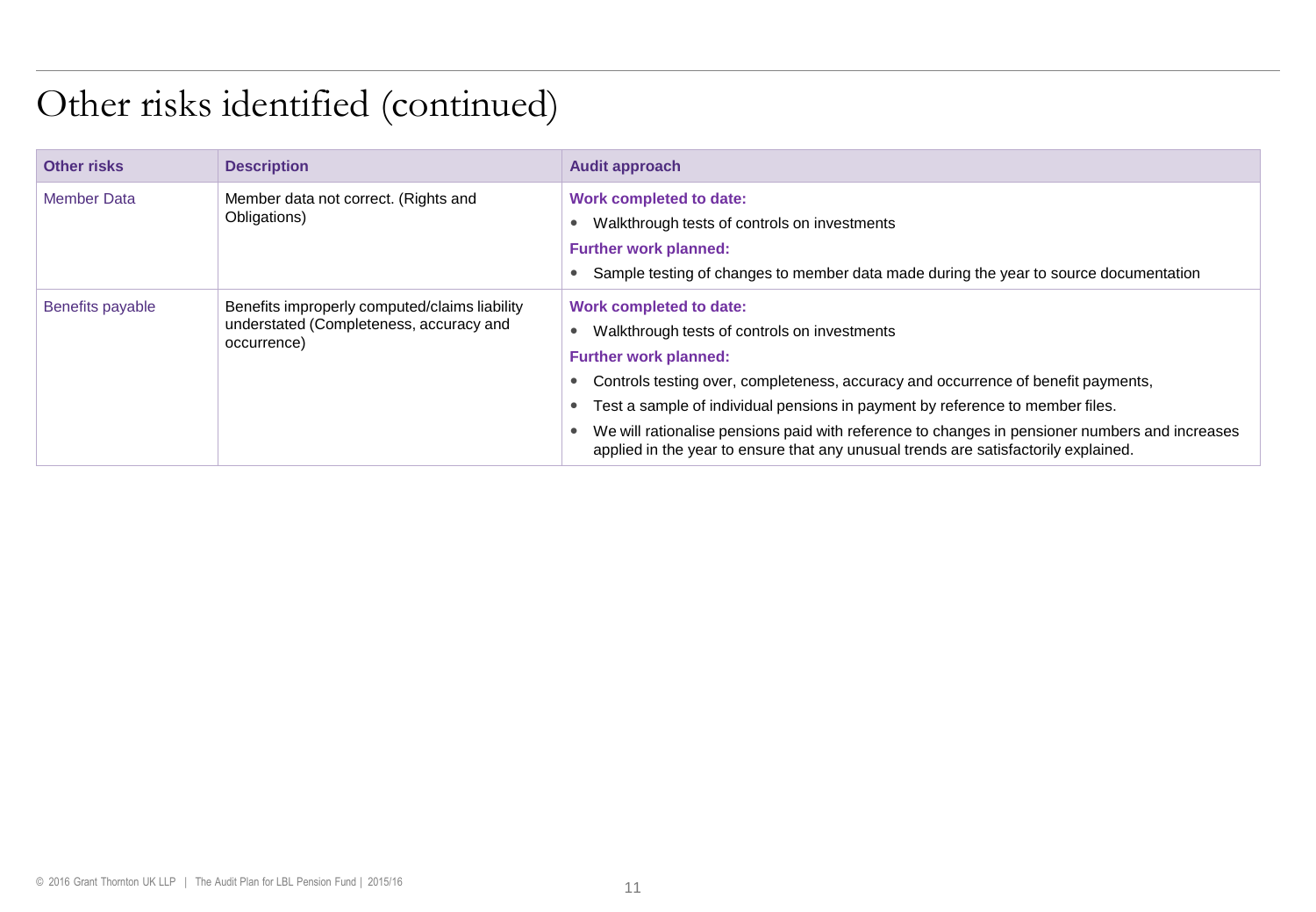### Other risks identified (continued)

#### Other material balances and transactions

Under International Standards on Auditing, "irrespective of the assessed risks of material misstatement, the auditor shall design and perform substantive procedures for each material class of transactions, account balance and disclosure". All other material balances and transaction streams will therefore be audited. However, the procedures will not be as extensive as the procedures adopted for the risks identified in the previous section but will include

- Administrative expenses
- Cash deposits
- Actuarial Valuation and Actuarial Present Value of Promised Retirement Benefits
- Financial Instruments
- Administrative expenses

#### Other audit responsibilities

• We will read the Narrative Statement and check that it is consistent with the statements on which we give an opinion and disclosures are in line with the requirements of the CIPFA Code of Practice.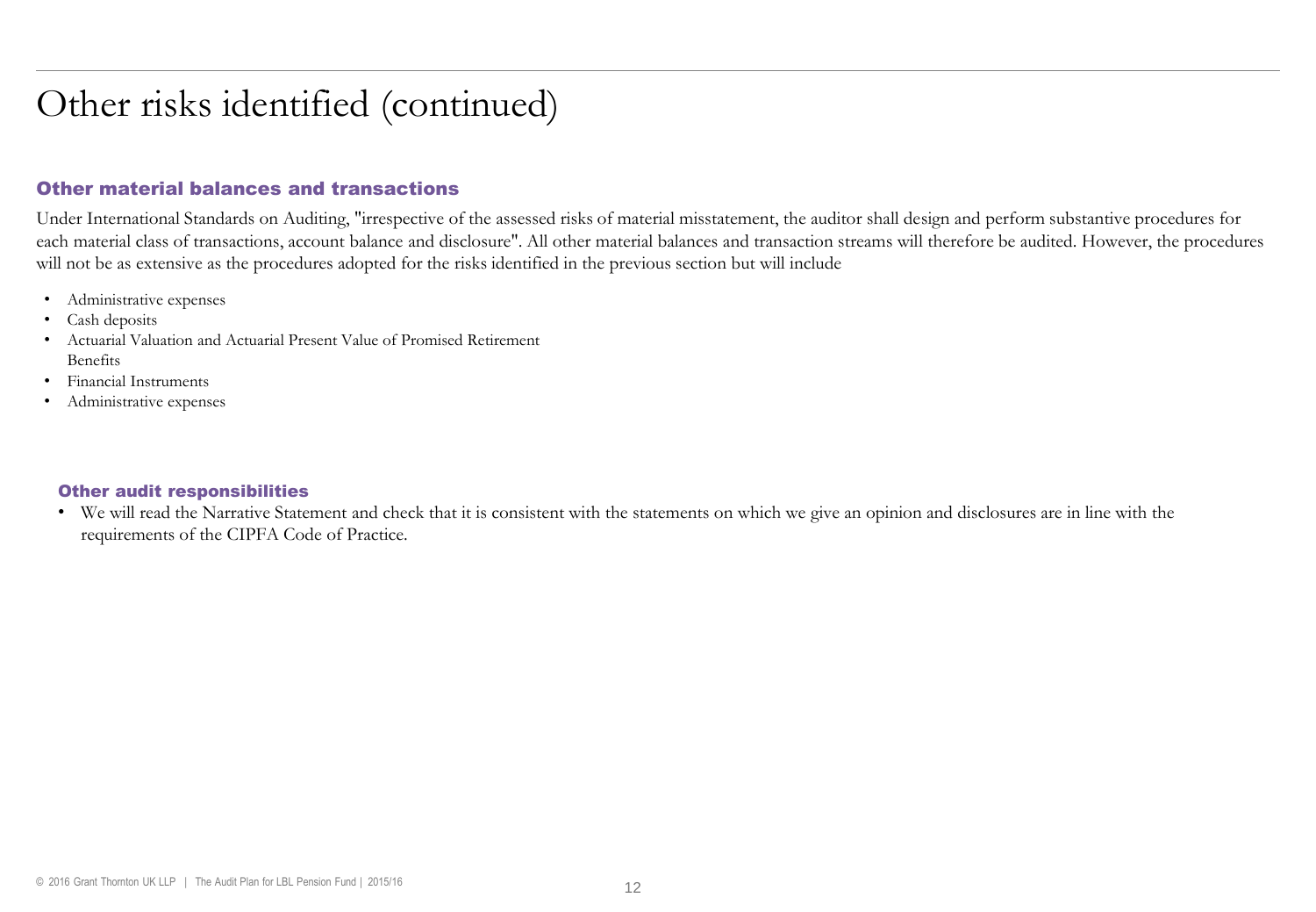### Key dates



| <b>Date</b>       | <b>Activity</b>                                                      |  |
|-------------------|----------------------------------------------------------------------|--|
| February 2016     | Planning                                                             |  |
| <b>March 2016</b> | Interim site visit                                                   |  |
| <b>April 2016</b> | Presentation of audit plan to Regulatory and Audit Panel             |  |
| <b>June 2016</b>  | Year end fieldwork                                                   |  |
| August 2016       | Audit findings clearance meeting with Executive Director             |  |
| September 2016    | Report audit findings to those charged with governance (Audit Panel) |  |
| September 2016    | Sign financial statements opinion                                    |  |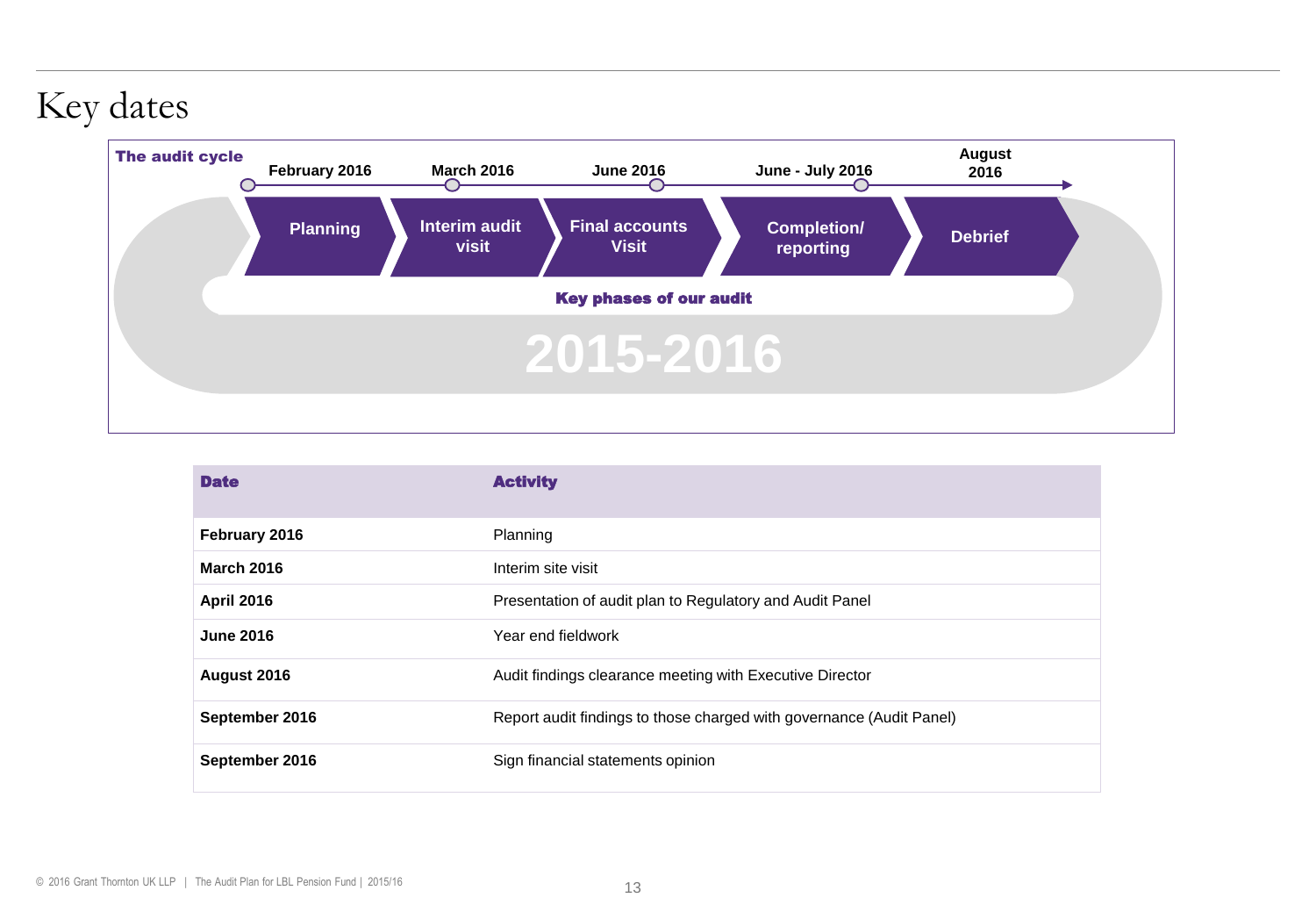### Fees and independence

#### Fees

| Total audit fees (excluding VAT) | 21,000 |
|----------------------------------|--------|

#### Fees for other services

| <b>Service</b>     | <b>Fees £</b> |
|--------------------|---------------|
| Non-audit services | <b>Nil</b>    |

#### Our fee assumptions include:

- Supporting schedules to all figures in the accounts are supplied by the agreed dates and in accordance with the agreed upon information request list.
- The scope of the audit, and the Fund and its activities, have not changed significantly.
- The Fund will make available management and accounting staff to help us locate information and to provide explanations.
- The accounts presented for audit are materially accurate, supporting working papers and evidence agree to the accounts, and all audit queries are resolved promptly.

#### Fees for other services

Fees for other services reflect those agreed at the time of issuing our Audit Plan. Any changes will be reported in our Audit Findings Report and the Annual Audit Letter of the Administering Authority.

#### Independence and ethics

We confirm that there are no significant facts or matters that impact on our independence as auditors that we are required or wish to draw to your attention. We have complied with the Auditing Practices Board's Ethical Standards and therefore we confirm that we are independent and are able to express an objective opinion on the financial statements.

Full details of all fees charged for audit and non-audit services will be included in our Audit Findings Report at the conclusion of the audit.

We confirm that we have implemented policies and procedures to meet the requirements of the Auditing Practices Board's Ethical Standards.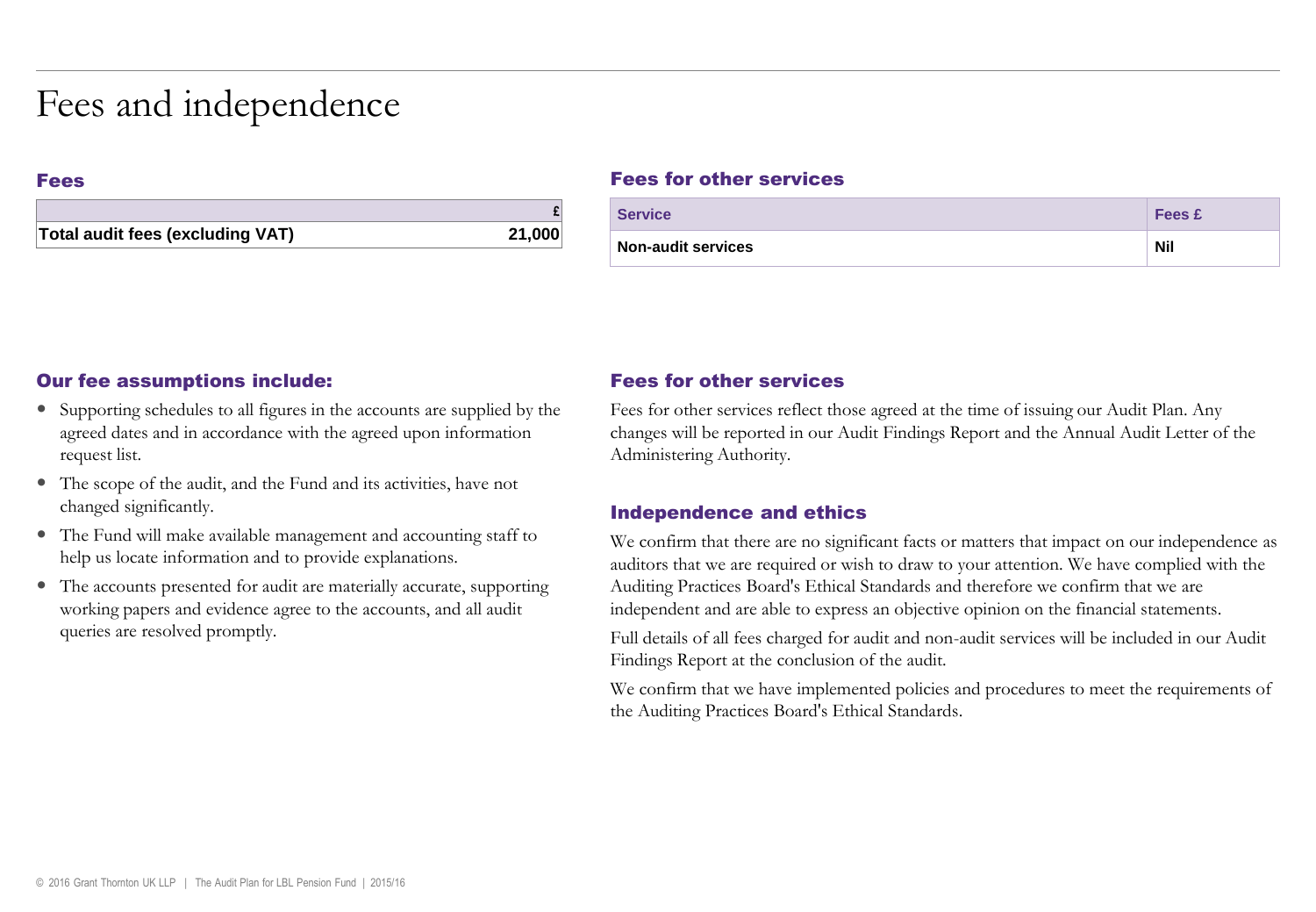### Communication of audit matters with those charged with governance

International Standards on Auditing (UK & Ireland) (ISA) 260, as well as other ISAs, prescribe matters which we are required to communicate with those charged with governance, and which we set out in the table opposite.

This document, The Audit Plan, outlines our audit strategy and plan to deliver the audit, while The Audit Findings Report will be issued prior to approval of the financial statements and will present key issues and other matters arising from the audit, together with an explanation as to how these have been resolved.

We will communicate any adverse or unexpected findings affecting the audit on a timely basis, either informally or via a report to those charged with governance.

#### Respective responsibilities

This plan has been prepared in the context of the Statement of Responsibilities of Auditors and Audited Bodies issued by Public Sector Audit Appointments Limited ([http://www.psaa.co.uk/appointing-auditors/terms-of-appointment/\)](http://www.psaa.co.uk/appointing-auditors/terms-of-appointment/)

We have been appointed as the Administering Authority's independent external auditors by the Audit Commission, the body responsible for appointing external auditors to local public bodies in England at the time of our appointment. As external auditors, we have a broad remit covering finance and governance matters.

Our annual work programme is set in accordance with the Code of Audit Practice ('the Code') issued by the NAO and includes nationally prescribed and locally determined work [\(https://www.nao.org.uk/code-audit-practice/about-code/](https://www.nao.org.uk/code-audit-practice/about-code/)). Our work considers the fund's key risks when reaching our conclusions under the Code.

It is the responsibility of the fund to ensure that proper arrangements are in place for the conduct of its business, and that public money is safeguarded and properly accounted for. We have considered how the fund is fulfilling these responsibilities.

| <b>Our communication plan</b>                                                                                                                                                                                                                                                                                                                                    | <b>Audit</b><br>Plan | <b>Audit</b><br><b>Findings</b> |
|------------------------------------------------------------------------------------------------------------------------------------------------------------------------------------------------------------------------------------------------------------------------------------------------------------------------------------------------------------------|----------------------|---------------------------------|
| Respective responsibilities of auditor and management/those<br>charged with governance                                                                                                                                                                                                                                                                           | ✓                    |                                 |
| Overview of the planned scope and timing of the audit. Form, timing<br>and expected general content of communications                                                                                                                                                                                                                                            | ✓                    |                                 |
| Views about the qualitative aspects of the entity's accounting and<br>financial reporting practices, significant matters and issues arising<br>during the audit and written representations that have been sought                                                                                                                                                |                      | ✓                               |
| Confirmation of independence and objectivity                                                                                                                                                                                                                                                                                                                     | ✓                    | ✓                               |
| A statement that we have complied with relevant ethical<br>requirements regarding independence, relationships and other<br>matters which might be thought to bear on independence.<br>Details of non-audit work performed by Grant Thornton UK LLP and<br>network firms, together with fees charged.<br>Details of safeguards applied to threats to independence | ✓                    | ✓                               |
| Material weaknesses in internal control identified during the audit                                                                                                                                                                                                                                                                                              |                      | ✓                               |
| Identification or suspicion of fraud involving management and/or<br>others which results in material misstatement of the financial<br>statements                                                                                                                                                                                                                 |                      | ✓                               |
| Non compliance with laws and regulations                                                                                                                                                                                                                                                                                                                         |                      | ✓                               |
| Expected modifications to the auditor's report, or emphasis of matter                                                                                                                                                                                                                                                                                            |                      | ✓                               |
| Uncorrected misstatements                                                                                                                                                                                                                                                                                                                                        |                      | ✓                               |
| Significant matters arising in connection with related parties                                                                                                                                                                                                                                                                                                   |                      | ✓                               |
| Significant matters in relation to going concern                                                                                                                                                                                                                                                                                                                 |                      | ✓                               |